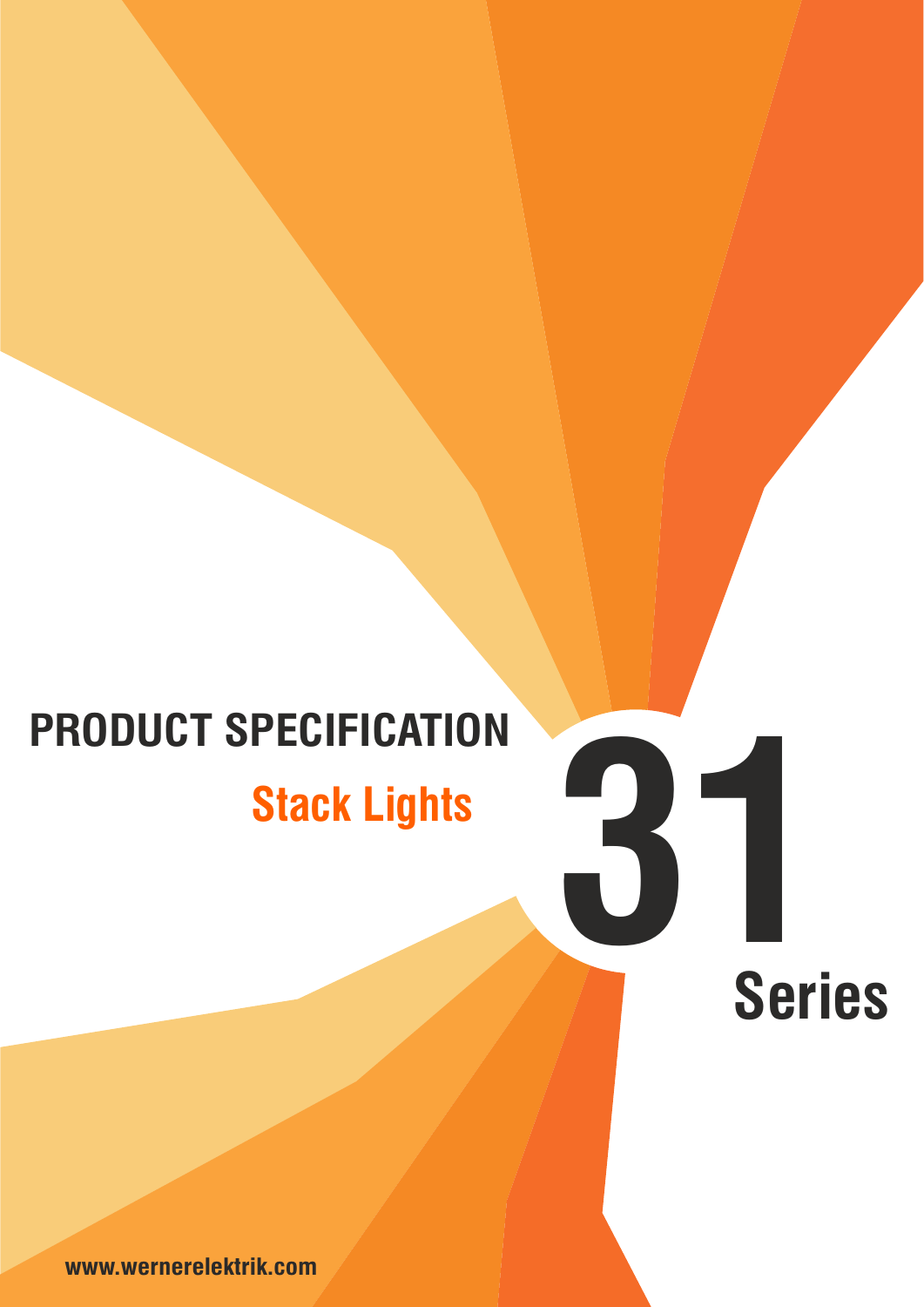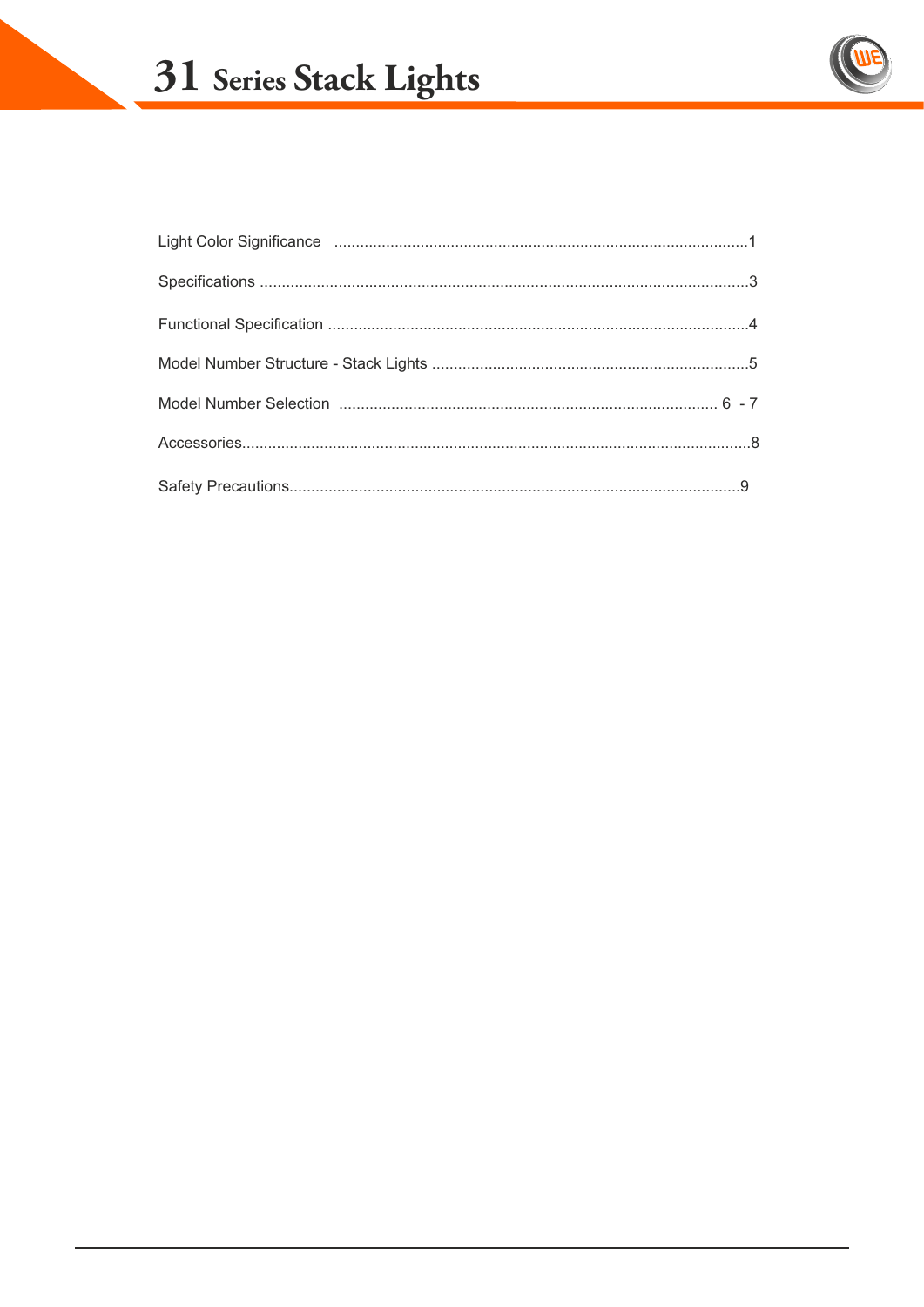



WERNER`s 31 Series Stack Lights provide the a highest quality combined with usability and flexibility in use in the industry. The unique and stylish elliptical body and lens shape guarantees best visibility from any angle. A vast variation of alu die-cast bases ensure to enable you mount them everywhere you need.

### **Features Overview**

5 unique ways of mounting on heavy duty die cast aluminum bases Mounting is easy and flexible for maximum visibility Available in 12V + 24V(AC&DC), 120V + 240V(AC) Standard equipped with integrated buzzer module Basic housing available in stylish black and grey **Completely modular and stackable** 

# **Highlights**

Enhanced 360° visibility and attention attraction by industry unique oval lens shape Available in six lens colors ( red, amber, yellow, green, blue & white) Highest visibility by use of High-Bright Multi Chip LED`S only New flashing LED modules available for maximum attention Custom arrangement of the LED'S is easily possible Only top tier materials and design methods used

31 Series Stack Lights by WERNER are the most advanced and stylish designed solution available for all kinds of demanding industrial applications if you need to provide your production team with a clear and conspicuous overview about the operational status of the precious machinery in your production plant.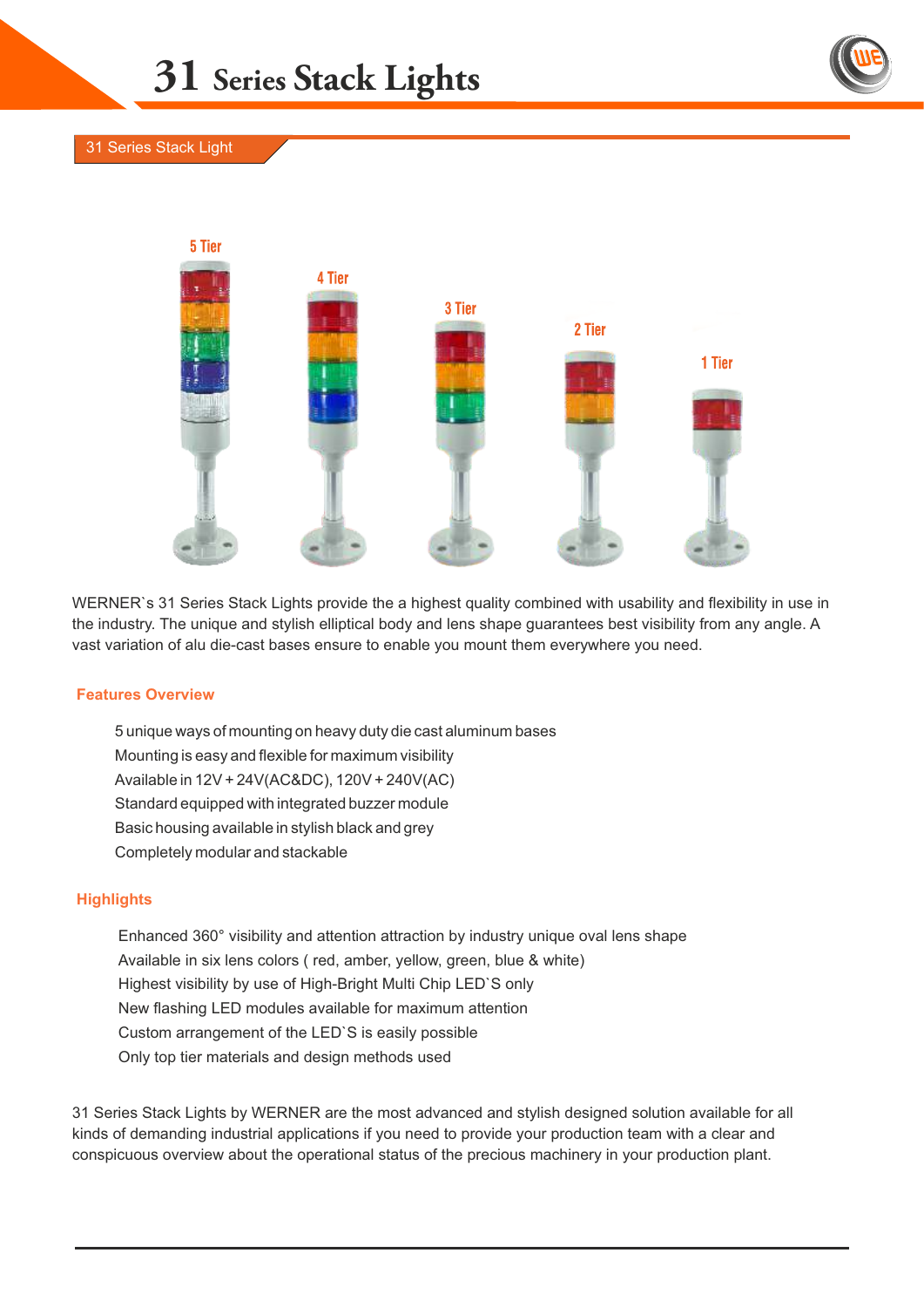





# Light Color Significance

| Color         | <b>Indication</b> | <b>Description</b>                                                                                     |
|---------------|-------------------|--------------------------------------------------------------------------------------------------------|
| <b>RED</b>    | Emergency         | Hazardous condition (Immediate action to deal with hazardous condition)                                |
| <b>YELLOW</b> | Abnormal          | Abnormal condition, Impending critical condition (Monitoring & Intervention)                           |
| <b>GREEN</b>  | Mandatory         | Indication of a condition that requires action by the operator                                         |
| <b>BLUE</b>   | Normal            | Normal condition                                                                                       |
| <b>WHITE</b>  | Neutral           | Other conditions may be used whenever doubt exists about the application of Red, Yellow, Green or Blue |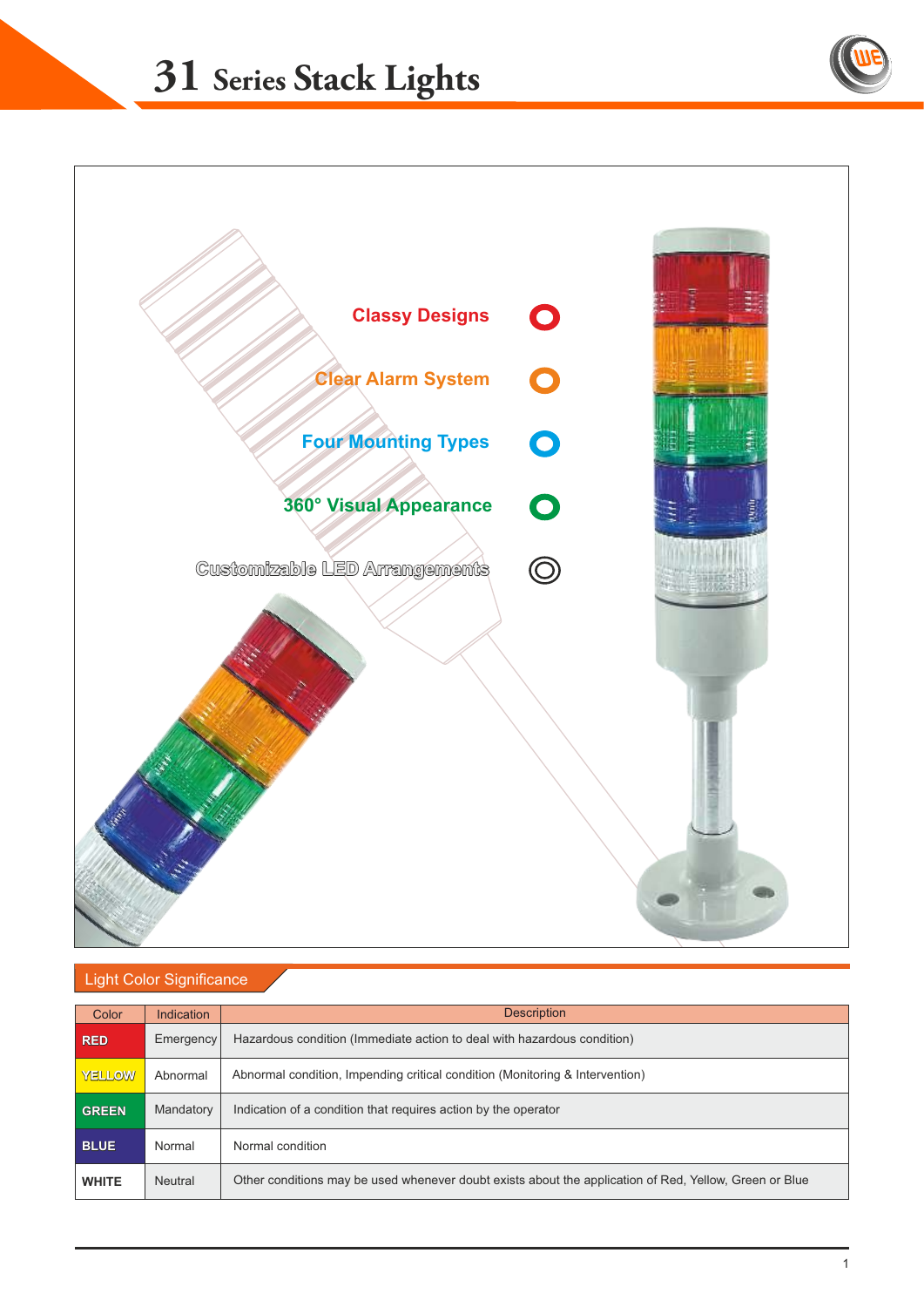



# Audible & Flashing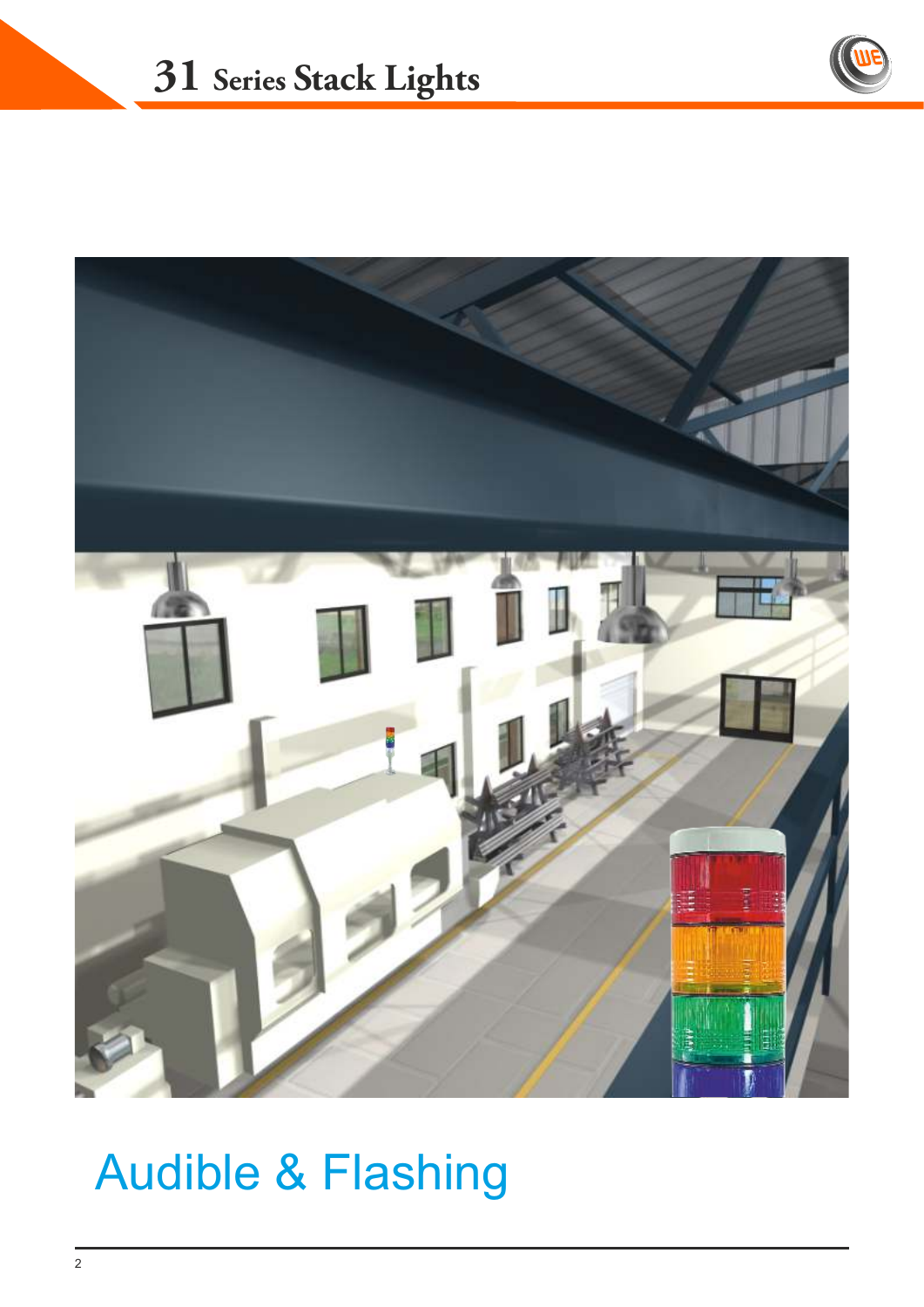#### **Features:**

Completely modular Easy To Mount Different Mounting Styles Built-in buzzer module Black & Grey Housing

#### **Over voltage category**

III, as per EN IEC 60947-5-1

#### **Approvals**

## **Approbations and Declaration of conformity**  $C \in$

**CE** 



# **Specifications**

| <b>Safety Standards</b>      | IEC60947-5-1, EN60947-5-1, UL508, C22.2 No.14         |                                                 |              |  |
|------------------------------|-------------------------------------------------------|-------------------------------------------------|--------------|--|
| <b>Operating Temperature</b> |                                                       | $-25$ to $+55$ °C (no freezing)                 |              |  |
| <b>Operating Humidity</b>    |                                                       | 45 to 85% RH (no condensation)                  |              |  |
| <b>Storage Temperature</b>   |                                                       | $-40$ to $+75$ °C (no freezing)                 |              |  |
| <b>Over voltage Category</b> | III (IEC60664-1)                                      |                                                 |              |  |
| Impulse withstand Voltage    | 800V (IEC60947-1)                                     |                                                 |              |  |
| <b>Insulation Resistance</b> |                                                       | 100 MΩ minimum (500V DC)                        |              |  |
| <b>Dielectric Strength</b>   |                                                       | Between live and dead parts: 1000V AC, 1 minute |              |  |
| <b>Pollution Degree</b>      | 3                                                     |                                                 |              |  |
| <b>Corrosion Immunity</b>    | Atmosphere free from corrosive gases                  |                                                 |              |  |
| <b>Vibration Resistance</b>  | Operating extremes: 10 to 55Hz, amplitude 0.5 mm      |                                                 |              |  |
| <b>Shock Resistance</b>      | Operating extremes: 147 m/s2, 6 shocks each in 6 axes |                                                 |              |  |
| <b>Housing Color</b>         | Black, Gray                                           |                                                 |              |  |
|                              | Housing: PC                                           |                                                 |              |  |
|                              | Lens: PC                                              |                                                 |              |  |
| <b>Material</b>              | Pole: Aluminum                                        |                                                 |              |  |
|                              | Pole base: PC                                         |                                                 |              |  |
| <b>Wire</b>                  | 22AWG                                                 |                                                 |              |  |
|                              |                                                       | Wall mount, Direct mount, Pole mount with base  |              |  |
|                              | Steady                                                | Pole mount with L-Bracket                       | <b>IP 40</b> |  |
| Degree of Protection         |                                                       | Wall mount, Direct mount, Pole mount with base  |              |  |
|                              | Flashing/Alarm                                        | Pole mount with L-Bracket                       | IP 40        |  |
|                              |                                                       |                                                 |              |  |

### Contact Ratings

|                            | <b>Buzzer</b>                             |                                                                   | LED                                      |                                                                  |  |
|----------------------------|-------------------------------------------|-------------------------------------------------------------------|------------------------------------------|------------------------------------------------------------------|--|
|                            | <b>AC Contact Capacity</b><br>(per alarm) | DC Contact Capacity,<br><b>Transistor Capacity</b><br>(per alarm) | <b>AC Contact Capacity</b><br>(per tier) | DC Contact Capacity,<br><b>Transistor Capacity</b><br>(per Tier) |  |
| <b>Current Capacity</b>    | 400 mA min                                | 300 mA min                                                        | 100 mA min                               | 100 mA min                                                       |  |
| <b>Dielectric Strength</b> | 35V AC min                                | 35V min                                                           | 35V AC min                               | 35V min                                                          |  |
| Leakage Current            | —                                         | $0.1mAmax$ .                                                      |                                          | 0.1 <sub>m</sub> A max.                                          |  |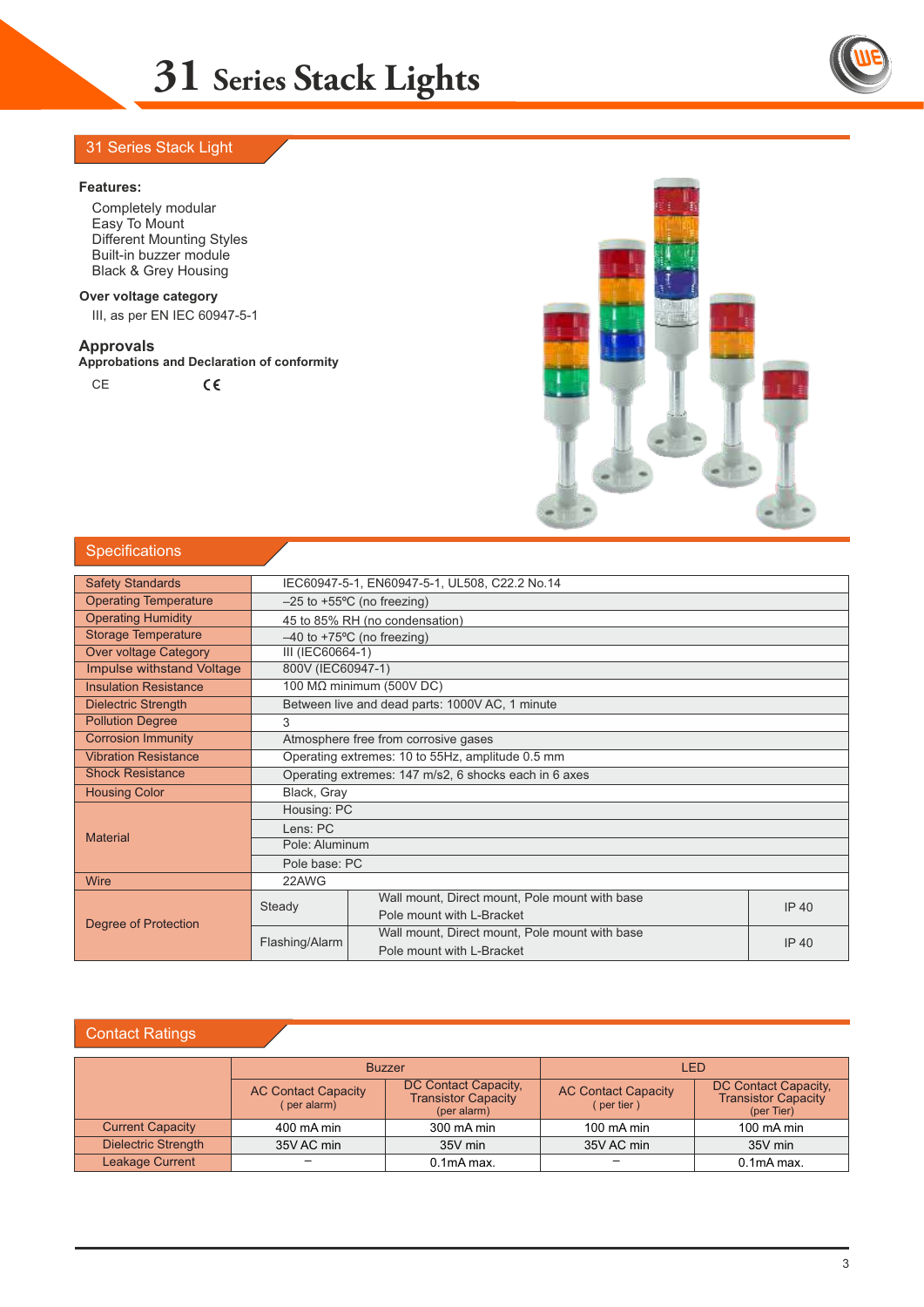

## Functional Specification

|                     | <b>Rated Insulation Voltage</b> | 60V                                                                                                               |                                                     |      |  |
|---------------------|---------------------------------|-------------------------------------------------------------------------------------------------------------------|-----------------------------------------------------|------|--|
|                     | <b>Operating Voltage</b>        | 24V AC/DC ±10%                                                                                                    |                                                     |      |  |
|                     | Rated Voltage (Ue)              | 24V AC/DC                                                                                                         |                                                     |      |  |
|                     | <b>LED Color Code</b>           |                                                                                                                   | R (red), Y (yellow), G (green), B (blue), W (white) |      |  |
|                     | <b>LED Life</b>                 | Approx. 30,000 hours (until brightness is reduced to 50% of the initial<br>value in a 25°C operating environment) |                                                     |      |  |
|                     | Flashing Cycle (IEC60073)       | Approx. 105 flashes per minute (1.75 Hz)                                                                          |                                                     |      |  |
|                     | <b>Illumination Color</b>       | R.Y                                                                                                               | B, G                                                | W    |  |
| <b>LED</b>          | Rated Current (per tier)        | 25mA                                                                                                              | 30mA                                                | 20mA |  |
|                     | Power Consumption (per tier)    | 0.6W                                                                                                              | 0.75W                                               | 0.5W |  |
| <b>Alarm Cycle</b>  |                                 | Alarm 1: approx. 700 times per minute<br>Alarm 2: approx. 35 times per minute                                     |                                                     |      |  |
| <b>Current Draw</b> |                                 | 110mA max.                                                                                                        |                                                     |      |  |
| <b>Buzzer</b>       | <b>Inrush Current</b>           | AC: 400mA max. DC: 250mA max.                                                                                     |                                                     |      |  |
|                     | <b>Alarm Volume</b>             | 70 to 90dB, at 1m (volume adjustable)                                                                             |                                                     |      |  |
|                     | <b>Acoustic Frequency</b>       | Approx. 3.3kHz                                                                                                    |                                                     |      |  |

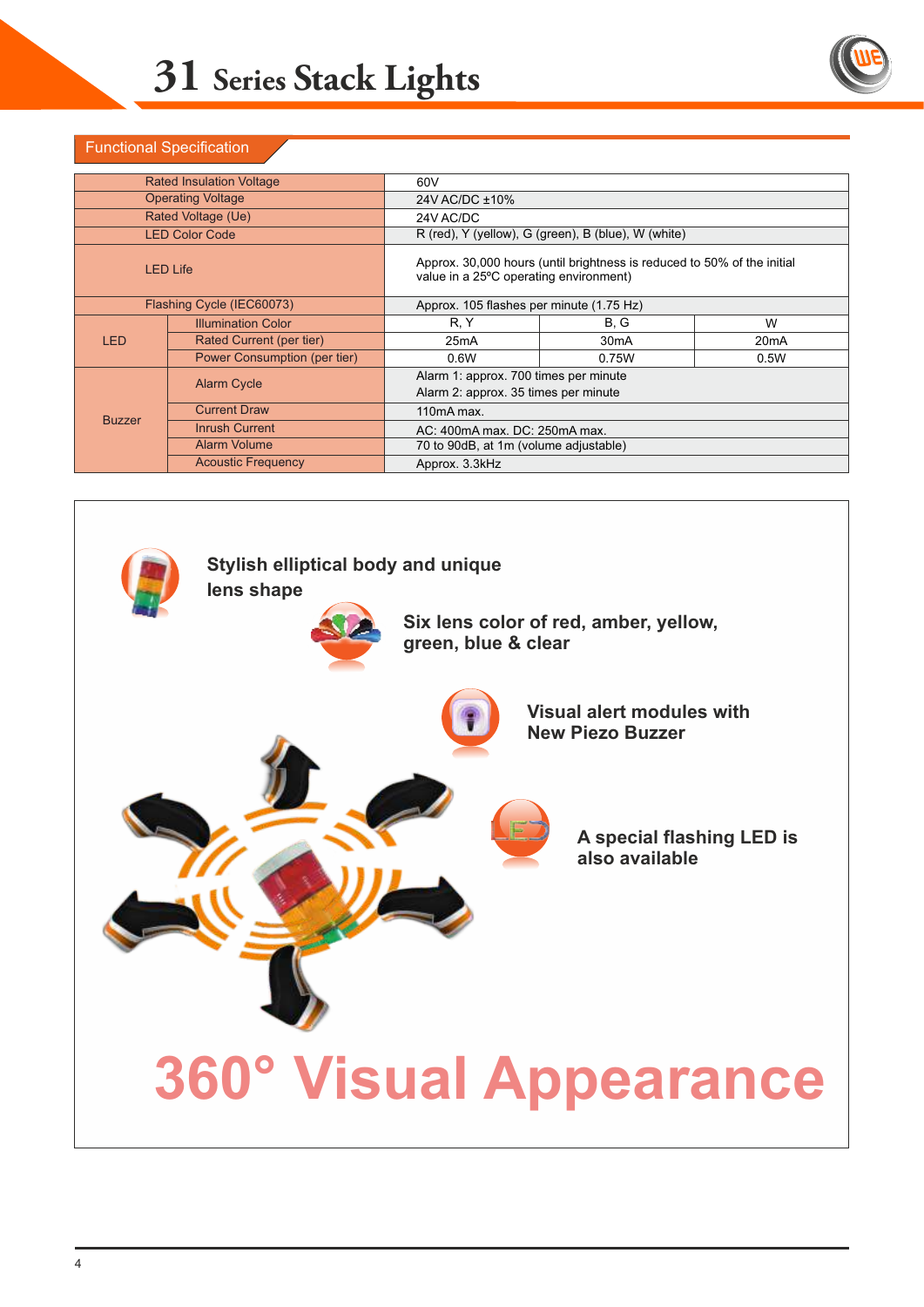

**Model Number Structure - Stack Lights**

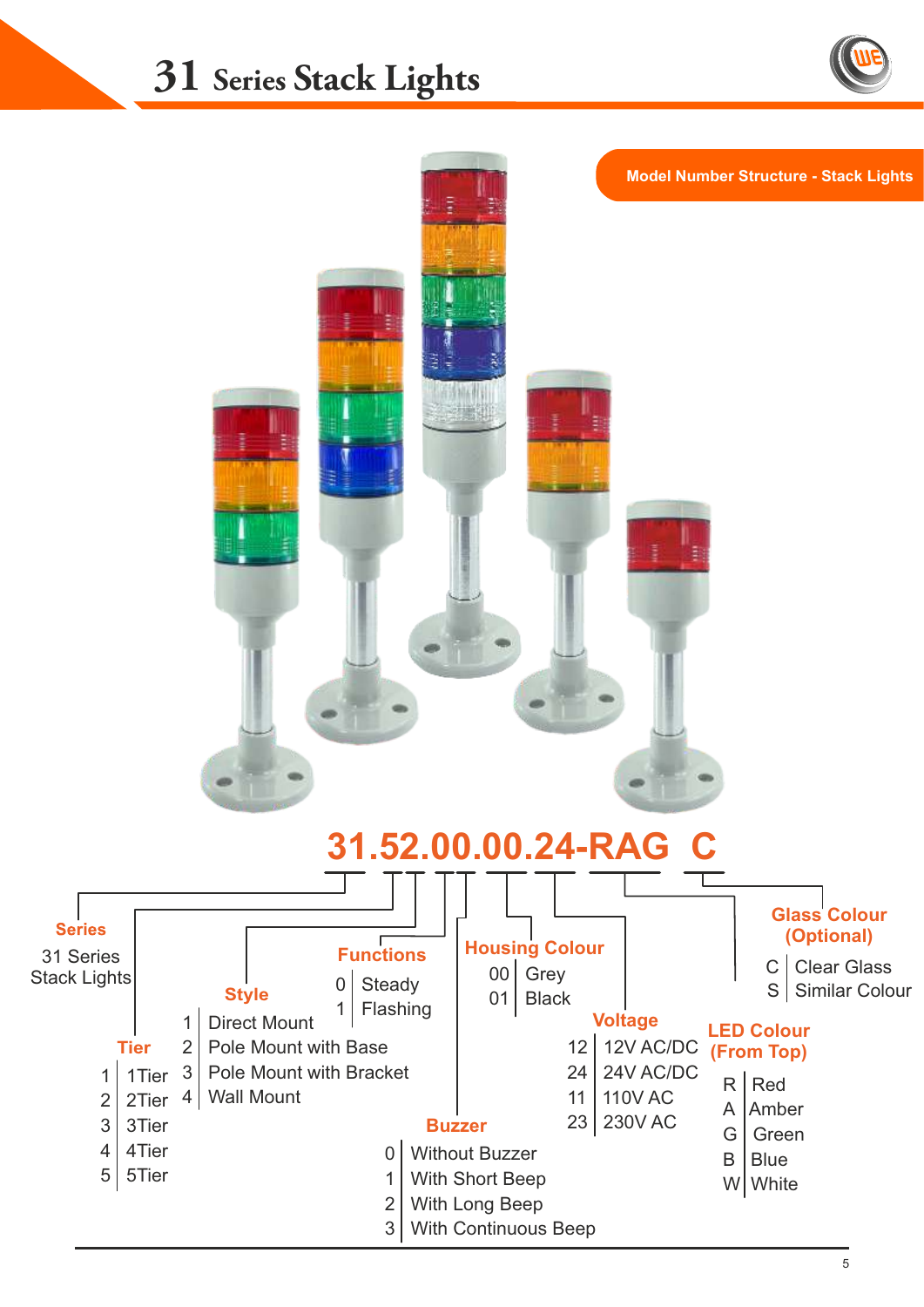

# Model Number Selection

| <b>Housing</b>          | <b>Mounting</b>           |                | Steady - Model No.    |                                                                            |                       | * LED Color                                                                                   |               |
|-------------------------|---------------------------|----------------|-----------------------|----------------------------------------------------------------------------|-----------------------|-----------------------------------------------------------------------------------------------|---------------|
| Color                   | <b>Style</b>              | <b>Tier</b>    | <b>Without Buzzer</b> | <b>With Short Beep</b>                                                     | <b>With Long Beep</b> | With Continuous Beep                                                                          | Code          |
|                         |                           | 1              | 31.11.00.00-*         | 31.11.01.00-*                                                              | 31.11.02.00-*         | 31.11.03.00-*                                                                                 | R, Y, B, G, W |
|                         |                           | 2              | 31.21.00.00-*         | 31.21.01.00-*                                                              | 31.21.02.00-*         | 31.21.03.00-*                                                                                 | RY, RG        |
|                         | 1:<br><b>Wall Mount</b>   | 3              | 31.31.00.00-*         | 31.31.01.00-*                                                              | 31.31.02.00-*         | 31.31.03.00-*                                                                                 | RYB, RYG      |
|                         |                           | $\overline{4}$ | 31.41.00.00-*         | 31.41.01.00-*                                                              | 31.41.02.00-*         | 31.41.03.00-*                                                                                 | <b>RYBG</b>   |
|                         |                           | 5              | 31.51.00.00-*         | 31.51.01.00-*                                                              | 31.51.02.00-*         | 31.51.03.00-*                                                                                 | <b>RYBGW</b>  |
|                         |                           | $\mathbf{1}$   | 31.12.00.00-*         | 31.12.01.00-*                                                              | 31.12.02.00-*         | 31.12.03.00-*                                                                                 | R, Y, B, G, W |
|                         |                           | 2              | 31.22.00.00-*         | 31.22.01.00-*                                                              | 31.22.02.00-*         | 31.22.03.00-*                                                                                 | RY, RG        |
|                         | 2:<br><b>Direct Mount</b> | 3              | 31.32.00.00-*         | 31.32.01.00-*                                                              | 31.32.02.00-*         | 31.32.03.00-*                                                                                 | RYB, RYG      |
|                         |                           | 4              | 31.42.00.00-*         | 31.42.01.00-*                                                              | 31.42.02.00-*         | 31.42.03.00-*                                                                                 | <b>RYBG</b>   |
| <b>Black</b><br>Housing |                           | 5              | 31.52.00.00-*         | 31.52.01.00-*                                                              | 31.52.02.00-*         | 31.52.03.00-*                                                                                 | <b>RYBGW</b>  |
|                         |                           | 1              | 31.13.00.00-*         | 31.13.01.00-*                                                              | 31.13.02.00-*         | 31.13.03.00-*                                                                                 | R, Y, B, G, W |
|                         | 3:                        | 2              | 31.23.00.00-*         | 31.23.01.00-*                                                              | 31.23.02.00-*         | 31.23.03.00-*                                                                                 | RY, RG        |
|                         | Pole Mount                | 3              | 31.33.00.00-*         | 31.33.01.00-*                                                              | 31.33.02.00-*         | 31.33.03.00-*                                                                                 | RYB, RYG      |
|                         | <b>With Base</b>          | 4              | 31.43.00.00-*         | 31.43.01.00-*                                                              | 31.43.02.00-*         | 31.43.03.00-*                                                                                 | <b>RYBG</b>   |
|                         |                           | 5              | 31.53.00.00-*         | 31.53.01.00-*                                                              | 31.53.02.00-*         | 31.53.03.00-*                                                                                 | <b>RYBGW</b>  |
|                         |                           | $\mathbf{1}$   | 31.14.00.00-*         | 31.14.01.00-*                                                              | 31.14.02.00-*         | 31.14.03.00-*                                                                                 | R, Y, B, G, W |
|                         | 4:                        | 2              | 31.24.00.00-*         | 31.24.01.00-*                                                              | 31.24.02.00-*         | 31.24.03.00-*                                                                                 | RY, RG        |
|                         | Pole Mount                | 3              | 31.34.00.00-*         | 31.34.01.00-*                                                              | 31.34.02.00-*         | 31.34.03.00-*                                                                                 | RYB, RYG      |
|                         | <b>With Bracket</b>       | $\overline{4}$ | 31.44.00.00-*         | 31.44.01.00-*                                                              | 31.44.02.00-*         | 31.44.03.00-*                                                                                 | <b>RYBG</b>   |
|                         |                           | 5              | 31.54.00.00-*         | 31.54.01.00-*<br>$*$ Definite the D.O. in Order and the $\ell$ -th deliver | 31.54.02.00-*         | 31.54.03.00-*<br>$\mathcal{L}(1)$ . And it is the $\mathcal{L}(1)$ such that $\mathcal{L}(1)$ | <b>RYBGW</b>  |

#### Note: Specify illumination color starting with top tier.

\* Refer to LED Color Code column (at right corner of the Model No. Selection table)

# Model Number Selection

| Housing                 | <b>Mounting</b>           |                |                       | Flashing - Model No.   |                       |                             | * LED Color   |
|-------------------------|---------------------------|----------------|-----------------------|------------------------|-----------------------|-----------------------------|---------------|
| Color                   | <b>Style</b>              | <b>Tier</b>    | <b>Without Buzzer</b> | <b>With Short Beep</b> | <b>With Long Beep</b> | <b>With Continuous Beep</b> | Code          |
|                         |                           | 1              | 31.11.10.00-*         | 31.11.11.00-*          | 31.11.12.00-*         | 31.11.13.00-*               | R, Y, B, G, W |
|                         |                           | 2              | 31.21.10.00-*         | 31.21.11.00-*          | 31.21.12.00-*         | 31.21.13.00-*               | RY, RG        |
|                         | 1:<br><b>Wall Mount</b>   | 3              | 31.31.10.00-*         | 31.31.11.00-*          | 31.31.12.00-*         | 31.31.13.00-*               | RYB, RYG      |
|                         |                           | 4              | 31.41.10.00-*         | 31.41.11.00-*          | 31.41.12.00-*         | 31.41.13.00-*               | <b>RYBG</b>   |
|                         |                           | 5              | 31.51.10.00-*         | 31.51.11.00-*          | 31.51.12.00-*         | 31.51.13.00-*               | <b>RYBGW</b>  |
|                         |                           | $\mathbf{1}$   | 31.12.10.00-*         | 31.12.11.00-*          | 31.12.12.00-*         | 31.12.13.00-*               | R, Y, B, G, W |
|                         |                           | $\overline{2}$ | 31.22.10.00-*         | 31.22.11.00-*          | 31.22.12.00-*         | 31.22.13.00-*               | RY, RG        |
|                         | 2:<br><b>Direct Mount</b> | 3              | 31.32.10.00-*         | 31.32.11.00-*          | 31.32.12.00-*         | 31.32.13.00-*               | RYB, RYG      |
|                         |                           | $\overline{4}$ | 31.42.10.00-*         | 31.42.11.00-*          | 31.42.12.00-*         | 31.42.13.00-*               | <b>RYBG</b>   |
| <b>Black</b><br>Housing |                           | 5              | 31.52.10.00-*         | 31.52.11.00-*          | 31.52.12.00-*         | 31.52.13.00-*               | <b>RYBGW</b>  |
|                         | 3:<br>Pole Mount          | 1              | 31.13.10.00-*         | 31.13.11.00-*          | 31.13.12.00-*         | 31.13.13.00-*               | R, Y, B, G, W |
|                         |                           | 2              | 31.23.10.00-*         | 31.23.11.00-*          | 31.23.12.00-*         | 31.23.13.00-*               | RY, RG        |
|                         |                           | 3              | 31.33.10.00-*         | 31.33.11.00-*          | 31.33.12.00-*         | 31.33.13.00-*               | RYB, RYG      |
|                         | <b>With Base</b>          | 4              | 31.43.10.00-*         | 31.43.11.00-*          | 31.43.12.00-*         | 31.43.13.00-*               | <b>RYBG</b>   |
|                         |                           | 5              | 31.53.10.00-*         | 31.53.11.00-*          | 31.53.12.00-*         | 31.53.13.00-*               | <b>RYBGW</b>  |
|                         |                           | $\mathbf{1}$   | 31.14.10.00-*         | 31.14.11.00-*          | 31.14.12.00-*         | 31.14.13.00-*               | R, Y, B, G, W |
|                         | 4:                        | 2              | 31.24.10.00-*         | 31.24.11.00-*          | 31.24.12.00-*         | 31.24.13.00-*               | RY, RG        |
|                         | Pole Mount                | 3              | 31.34.10.00-*         | 31.34.11.00-*          | 31.34.12.00-*         | 31.34.13.00-*               | RYB, RYG      |
|                         | <b>With Bracket</b>       | $\overline{4}$ | 31.44.10.00-*         | 31.44.11.00-*          | 31.44.12.00-*         | 31.44.13.00-*               | <b>RYBG</b>   |
|                         |                           | 5              | 31.54.10.00-*         | 31.54.11.00-*          | 31.54.12.00-*         | 31.54.13.00-*               | <b>RYBGW</b>  |

Note: Specify illumination color starting with top tier.

\* Refer to LED Color Code column (at right corner of the Model No. Selection table)

Note: Specify "C" after LED color code for clear lens option (refer page no. 5)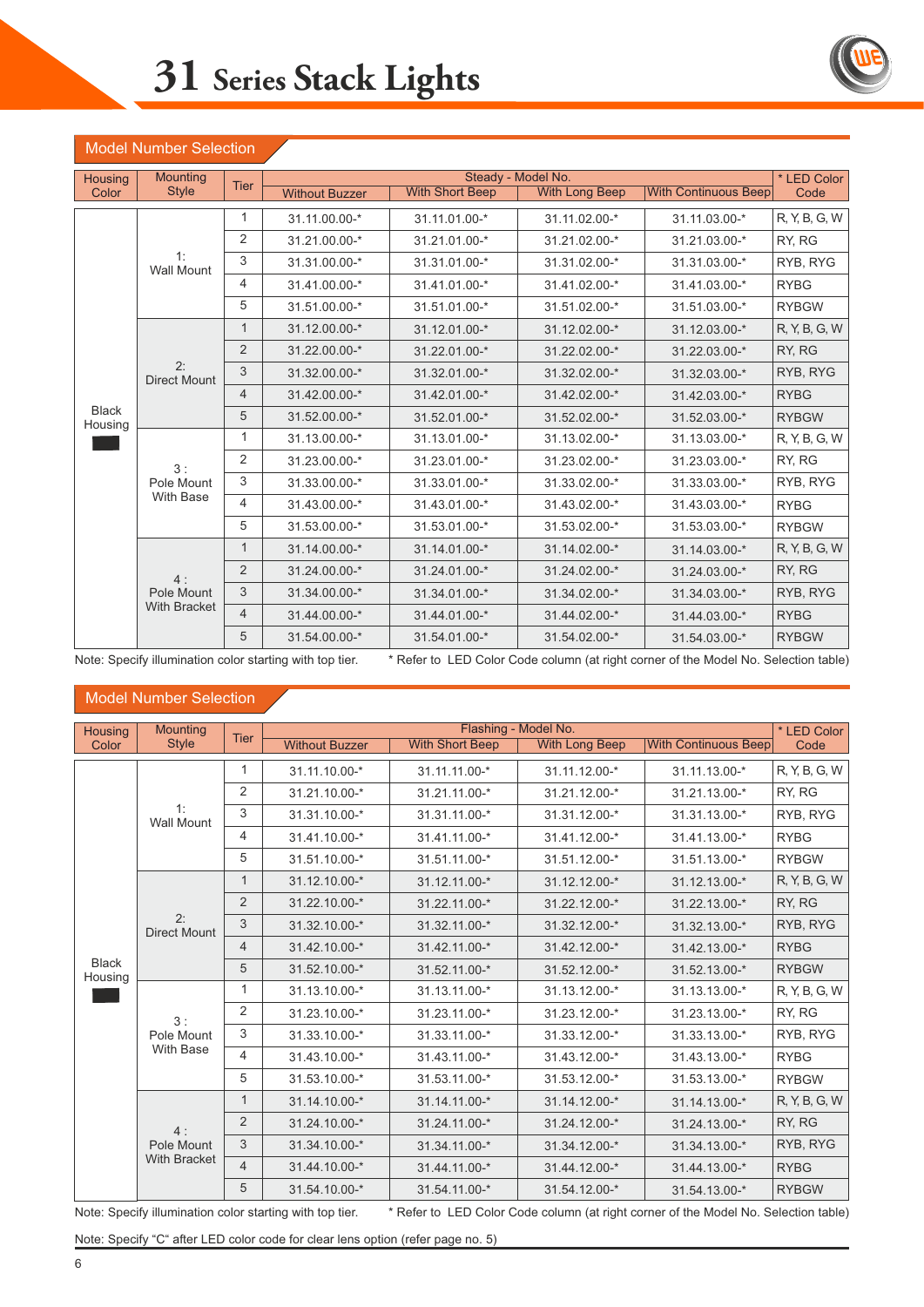

# Model Number Selection

| <b>Housing</b>  | <b>Mounting</b><br><b>Tier</b> |                | Steady - Model No.    |                        |                       |                             | * LED Color   |
|-----------------|--------------------------------|----------------|-----------------------|------------------------|-----------------------|-----------------------------|---------------|
| Color           | <b>Style</b>                   |                | <b>Without Buzzer</b> | <b>With Short Beep</b> | <b>With Long Beep</b> | <b>With Continuous Beep</b> | Code          |
|                 |                                | 1              | 31.11.00.07-*         | 31.11.01.07-*          | 31.11.02.07-*         | 31.11.03.07-*               | R, Y, B, G, W |
|                 |                                | 2              | 31.21.00.07-*         | 31.21.01.07-*          | 31.21.02.07-*         | 31.21.03.07-*               | RY, RG        |
|                 | 1:<br><b>Wall Mount</b>        | 3              | 31.31.00.07-*         | 31.31.01.07-*          | 31.31.02.07-*         | 31.31.03.07-*               | RYB, RYG      |
|                 |                                | 4              | 31.41.00.07-*         | 31.41.01.07-*          | 31.41.02.07-*         | 31.41.03.07-*               | <b>RYBG</b>   |
|                 |                                | 5              | 31.51.00.07-*         | 31.51.01.07-*          | 31.51.02.07-*         | 31.51.03.07-*               | <b>RYBGW</b>  |
|                 |                                | $\mathbf{1}$   | 31.12.00.07-*         | 31.12.01.07-*          | 31.12.02.07-*         | 31.12.03.07-*               | R, Y, B, G, W |
|                 |                                | 2              | 31.22.00.07-*         | 31.22.01.07-*          | 31.22.02.07-*         | 31.22.03.07-*               | RY, RG        |
|                 | 2:<br><b>Direct Mount</b>      | 3              | 31.32.00.07-*         | 31.32.01.07-*          | 31.32.02.07-*         | 31.32.03.07-*               | RYB, RYG      |
|                 |                                | 4              | 31.42.00.07-*         | 31.42.01.07-*          | 31.42.02.07-*         | 31.42.03.07-*               | <b>RYBG</b>   |
| Grey<br>Housing |                                | 5              | 31.52.00.07-*         | 31.52.01.07-*          | 31.52.02.07-*         | 31.52.03.07-*               | <b>RYBGW</b>  |
|                 | 3:<br>Pole Mount               | 1              | 31.13.00.07-*         | 31.13.01.07-*          | 31.13.02.07-*         | 31.13.03.07-*               | R, Y, B, G, W |
|                 |                                | 2              | 31.23.00.07-*         | 31.23.01.07-*          | 31.23.02.07-*         | 31.23.03.07-*               | RY, RG        |
|                 |                                | 3              | 31.33.00.07-*         | 31.33.01.07-*          | 31.33.02.07-*         | 31.33.03.07-*               | RYB, RYG      |
|                 | With Base                      | 4              | 31.43.00.07-*         | 31.43.01.07-*          | 31.43.02.07-*         | 31.43.03.07-*               | <b>RYBG</b>   |
|                 |                                | 5              | 31.53.00.07-*         | 31.53.01.07-*          | 31.53.02.07-*         | 31.53.03.07-*               | <b>RYBGW</b>  |
|                 |                                | $\mathbf{1}$   | 31.14.00.07-*         | 31.14.01.07-*          | 31.14.02.07-*         | 31.14.03.07-*               | R, Y, B, G, W |
|                 | 4:                             | 2              | 31.24.00.07-*         | 31.24.01.07-*          | 31.24.02.07-*         | 31.24.03.07-*               | RY, RG        |
|                 | Pole Mount                     | 3              | 31.34.00.07-*         | 31.34.01.07-*          | 31.34.02.07-*         | 31.34.03.07-*               | RYB, RYG      |
|                 | With Bracket                   | $\overline{4}$ | 31.44.00.07-*         | 31.44.01.07-*          | 31.44.02.07-*         | 31.44.03.07-*               | <b>RYBG</b>   |
|                 |                                | 5              | 31.54.00.07-*         | 31.54.01.07-*          | 31.54.02.07-*         | 31.54.03.07-*               | <b>RYBGW</b>  |

Note: Specify illumination color starting with top tier.

\* Refer to LED Color Code column (at right corner of the Model No. Selection table)

### Model Number Selection

| Housing         | <b>Mounting</b>           |                |                       |                        | Flashing - Model No.  |                             | * LED Color   |
|-----------------|---------------------------|----------------|-----------------------|------------------------|-----------------------|-----------------------------|---------------|
| Color           | <b>Style</b>              | <b>Tier</b>    | <b>Without Buzzer</b> | <b>With Short Beep</b> | <b>With Long Beep</b> | <b>With Continuous Beep</b> | Code          |
|                 |                           | 1              | 31.11.10.07-*         | 31.11.11.07-*          | 31.11.12.07-*         | 31.11.13.07-*               | R, Y, B, G, W |
|                 |                           | 2              | 31.21.10.07-*         | 31.21.11.07-*          | 31.21.12.07-*         | 31.21.13.07-*               | RY, RG        |
|                 | 1:<br><b>Wall Mount</b>   | 3              | 31.31.10.07-*         | 31.31.11.07-*          | 31.31.12.07-*         | 31.31.13.07-*               | RYB, RYG      |
|                 |                           | 4              | 31.41.10.07-*         | 31.41.11.07-*          | 31.41.12.07-*         | 31.41.13.07-*               | <b>RYBG</b>   |
|                 |                           | 5              | 31.51.10.07-*         | 31.51.11.07-*          | 31.51.12.07-*         | 31.51.13.07-*               | <b>RYBGW</b>  |
|                 |                           | $\mathbf{1}$   | 31.12.10.07-*         | 31.12.11.07-*          | 31.12.12.07-*         | 31.12.13.07-*               | R, Y, B, G, W |
|                 |                           | 2              | 31.22.10.07-*         | 31.22.11.07-*          | 31.22.12.07-*         | 31.22.13.07-*               | RY, RG        |
|                 | 2:<br><b>Direct Mount</b> | 3              | 31.32.10.07-*         | 31.32.11.07-*          | 31.32.12.07-*         | 31.32.13.07-*               | RYB, RYG      |
|                 |                           | $\overline{4}$ | 31.42.10.07-*         | 31.42.11.07-*          | 31.42.12.07-*         | 31.42.13.07-*               | <b>RYBG</b>   |
| Grey<br>Housing |                           | 5              | 31.52.10.07-*         | 31.52.11.07-*          | 31.52.12.07-*         | 31.52.13.07-*               | <b>RYBGW</b>  |
|                 |                           | 1              | 31.13.10.07-*         | 31.13.11.07-*          | 31.13.12.07-*         | 31.13.13.07-*               | R, Y, B, G, W |
|                 | 3:                        | 2              | 31.23.10.07-*         | 31.23.11.07-*          | 31.23.12.07-*         | 31.23.13.07-*               | RY, RG        |
|                 | Pole Mount                | 3              | 31.33.10.07-*         | 31.33.11.07-*          | 31.33.12.07-*         | 31.33.13.07-*               | RYB, RYG      |
|                 | <b>With Base</b>          | 4              | 31.43.10.07-*         | 31.43.11.07-*          | 31.43.12.07-*         | 31.43.13.07-*               | <b>RYBG</b>   |
|                 |                           | 5              | 31.53.10.07-*         | 31.53.11.07-*          | 31.53.12.07-*         | 31.53.13.07-*               | <b>RYBGW</b>  |
|                 |                           | $\mathbf{1}$   | 31.14.10.07-*         | 31.14.11.07-*          | 31.14.12.07-*         | 31.14.13.07-*               | R, Y, B, G, W |
|                 | 4:                        | 2              | 31.24.10.07-*         | 31.24.11.07-*          | 31.24.12.07-*         | 31.24.13.07-*               | RY, RG        |
|                 | Pole Mount                | 3              | 31.34.10.07-*         | 31.34.11.07-*          | 31.34.12.07-*         | 31.34.13.07-*               | RYB, RYG      |
|                 | <b>With Bracket</b>       | $\overline{4}$ | 31.44.10.07-*         | 31.44.11.07-*          | 31.44.12.07-*         | 31.44.13.07-*               | <b>RYBG</b>   |
|                 |                           | 5              | 31.54.10.07-*         | 31.54.11.07-*          | 31.54.12.07-*         | 31.54.13.07-*               | <b>RYBGW</b>  |

\* Refer to LED Color Code column (at right corner of the Model No. Selection table) Note: Specify illumination color starting with top tier.

Note: Specify "C" after LED color code for clear lens option (refer page no. 5)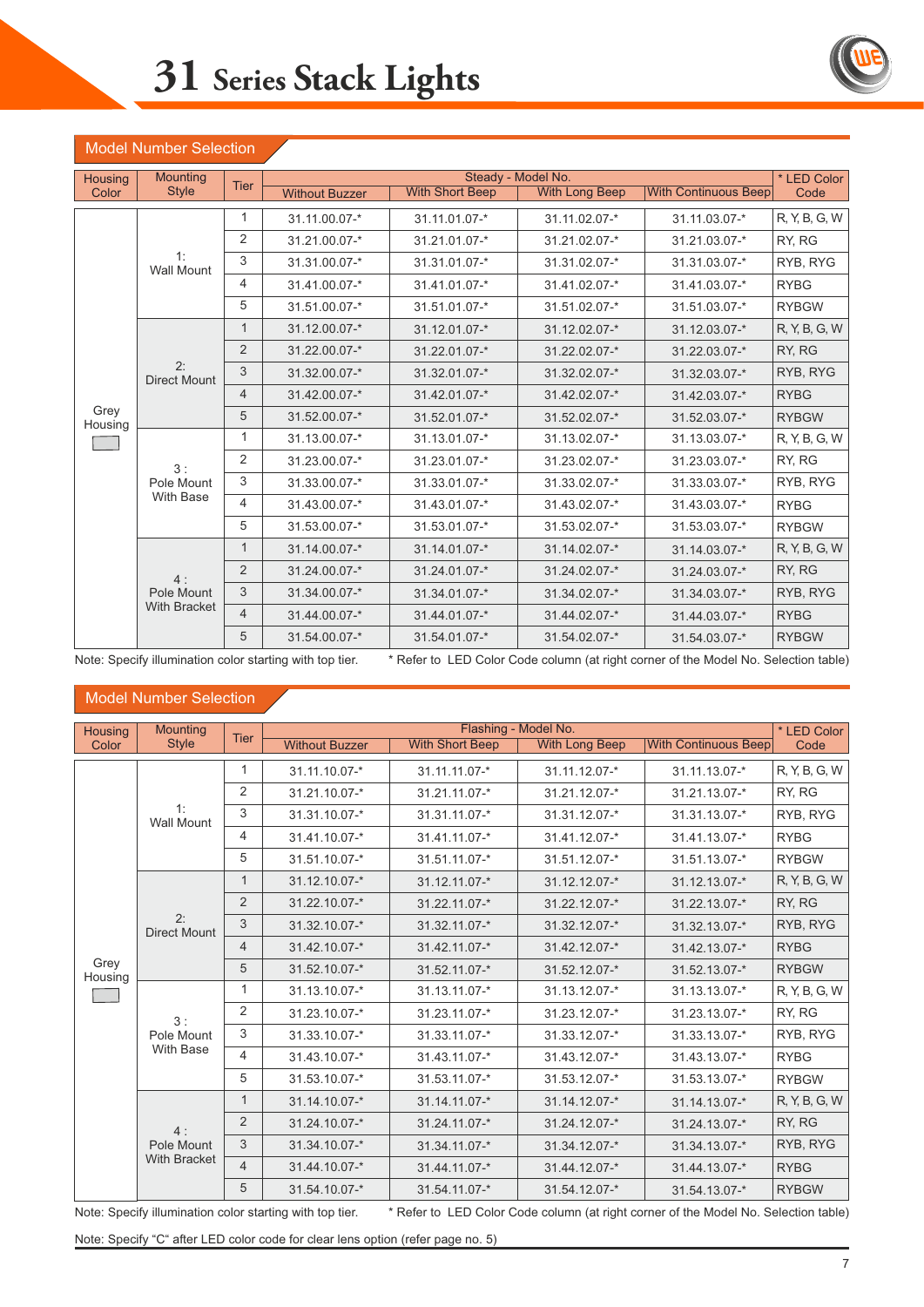# Accessories

| <b>Mounting Parts Let in</b> |  |
|------------------------------|--|

| <b>Mounting Style</b>    | <b>Supplied Parts</b>                                                                                                 |
|--------------------------|-----------------------------------------------------------------------------------------------------------------------|
| 1 : Direct Mount         | M5 screw (4 pcs), M5 spring washer (4 pcs), M5 plain washer (4 pcs),<br>M5 nut (4 pcs), O-ring (4 pcs), gasket (1 pc) |
| 2 : Pole Mount with Base | M5 screw (4 pcs), M5 spring washer (4 pcs), M5 plain washer (4 pcs),<br>M5 nut (4 pcs), O-ring (4 pcs), gasket (1 pc) |

# Combination of LED & Lens

| <b>LED Color</b> | Color Lens Type | <b>Clear Lens Type</b> |
|------------------|-----------------|------------------------|
|                  |                 |                        |
| $R:$ Red         | Red Lens        | Clear Lens             |
| Y: Yellow        | Yellow Lens     | <b>Clear Lens</b>      |
| B: Blue          | Blue Lens       | Clear Lens             |
| G: Green         | Green Lens      | <b>Clear Lens</b>      |
| W: White         | White Lens      | Clear Lens             |

| Description | Model No.            |                     | <b>Style</b> |
|-------------|----------------------|---------------------|--------------|
|             | <b>Black Housing</b> | <b>Grey Housing</b> |              |
| L - Bracket |                      | 31.08.00            |              |

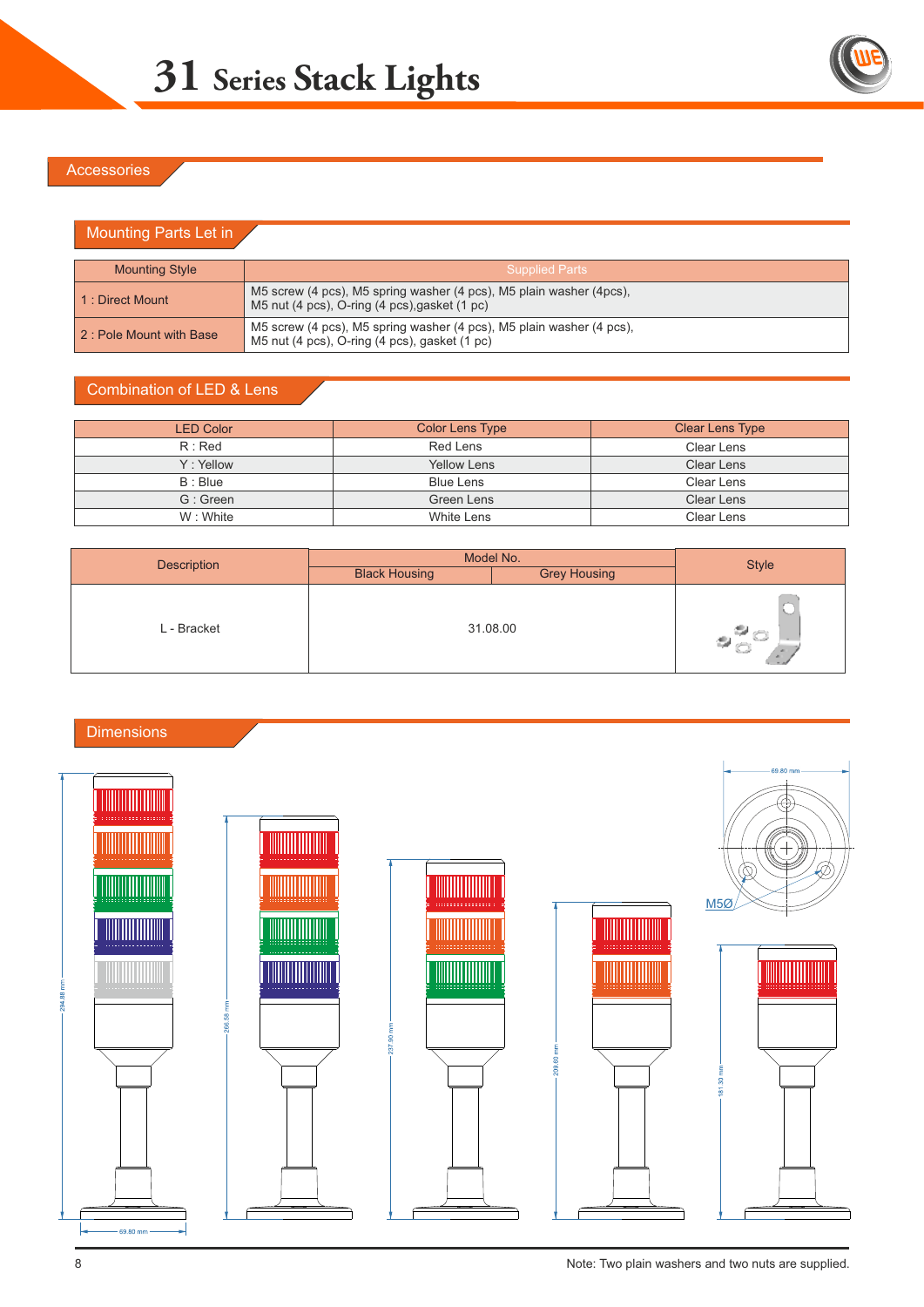Wiring Examples



#### Safety Precautions

- Do not loosen any screws.
- Turn off the power to the 31 Series Stack Lights fore wiring, mounting, assembling or removing.
- Do not leave the 31 Series without a cap or unassembled.
- Make sure the wiring is done correctly else electrical shock or fire hazard may result.
- Do not mount the 31 Series upside-down or horizontally.
- Do not apply any chemicals that may corrode the plastic materials.
- Install the supplied gasket, or else the waterproof seal will be compromised
- The hexagon socket screw may become loose if the 31 Series is subjected to  $\bullet$ strong vibrations.
- $\bullet$ Take measures to prevent loosening.
- DIRECT MOUNTING

Recommended tightening torque: 2.5 to 2.8 N·m

• POLE MOUNTING WITH BASE

The pole mount type can be installed in four ways that has been mentioned in "Dimensions" section which is described below. Recommended tightening torque: 2.5 to 2.8 N·m (M5 screw)

**• POLE MOUNTING WITH L-BRACKET** 

Recommended tightening torque: 10 to 12 N·m (M10) Recommended tightening torque: 24 to 27 N·m (M20) Not using L- Bracket Remove the hexagonal nut (M20), bushing, plain washer and L- Bracket from the 31 Series and install in the following order: plain washer hexagonal nut (M20) and bushing. Recommended tightening torque: 24 to 27 N·m (M20)







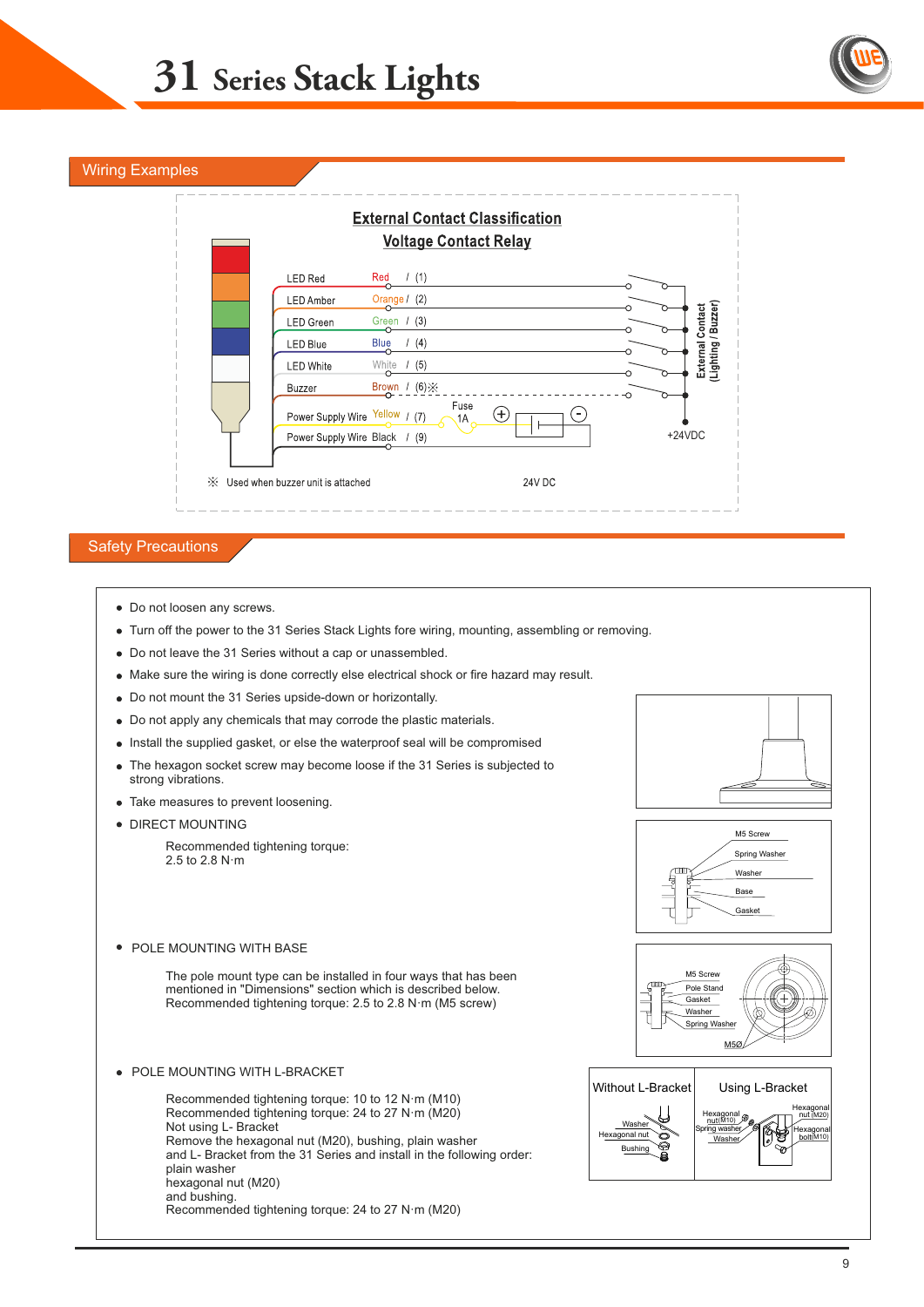

### Terms And Conditions

Please read this catalog before purchasing any products. Please consult your *WERNER* representative for any clarifications or comments.

#### Application Considerations

*WERNER* shall not be responsible for conformity with any regulations, codes or standards that apply to use of the products. *WERNER* shall provide applicable third party certification documents identifying ratings and limitations of use that apply to the products in case of the customer's request.

Prevent use the products for an application involving risk to life or property. Be sure that the *WERNER's* products are properly rated and installed for the overall system or equipment.

*WERNER* shall not be responsible for the user's programming of a programmable products.

**Warranty** 

*WERNER's* warranty represents that the products are free from defects in materials and workmanship for a period of one year.

*WERNER* shall not be responsible for any special loss of profit, commercial loss, indirect or consequential damages relevant to products.

*WERNER* shall not be responsible for repair, warranty or any claims regarding the products unless *WERNER's* Analysis confirm that the products were properly stored, installed, handled, maintained and not a result of accident, insufficient, abuse, misuse, natural disaster, improper installation excessive electrical supply, environmental conditions or abnormal mechanical.

#### **Disclaimers**

*WERNER* shall practice to change type/model numbers when published ratings or features are changed, however some specifications of the products may be changed without any notice.

When in doubt, please consult with your *WERNER* representative to confirm actual specifications of products.

*WERNER* shall change product specifications and accessories at any time based on improvements and other reasons.

The information in this catalog has been carefully checked. However, *WERNER* take no responsibilities for clerical, typographical or proofreading errors.



**Product specifications are subject to change without notice.**

**Example 1** Inventing Innovation *Thank you for choosing WERNER* products.